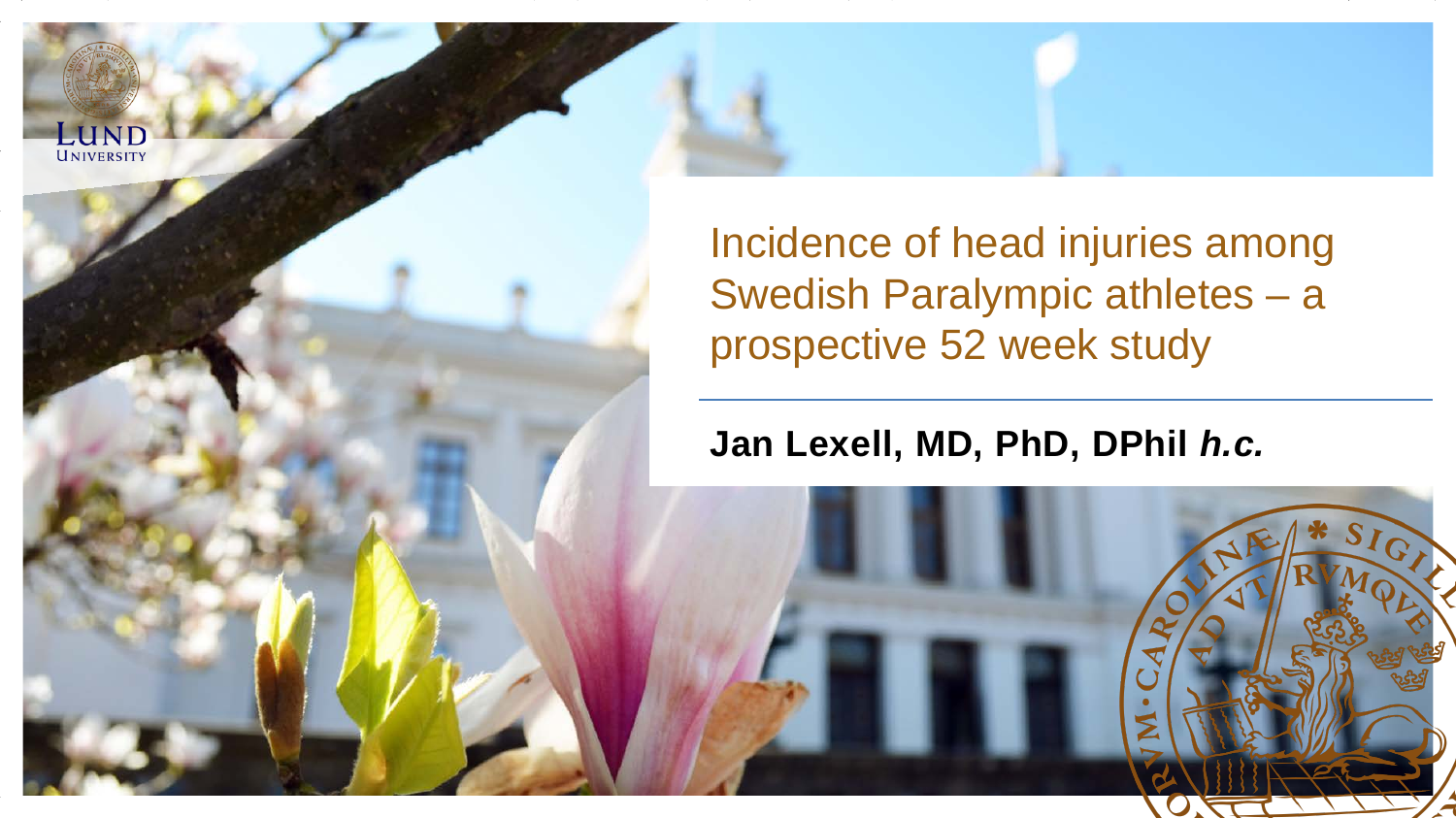### **Disclosure**

- Co-authors:
	- Kristina Fagher, PT, MSc, PhD-student
	- Gustav Lovén, medical student
- Funding:
	- The Swedish Research Council for Sport Science



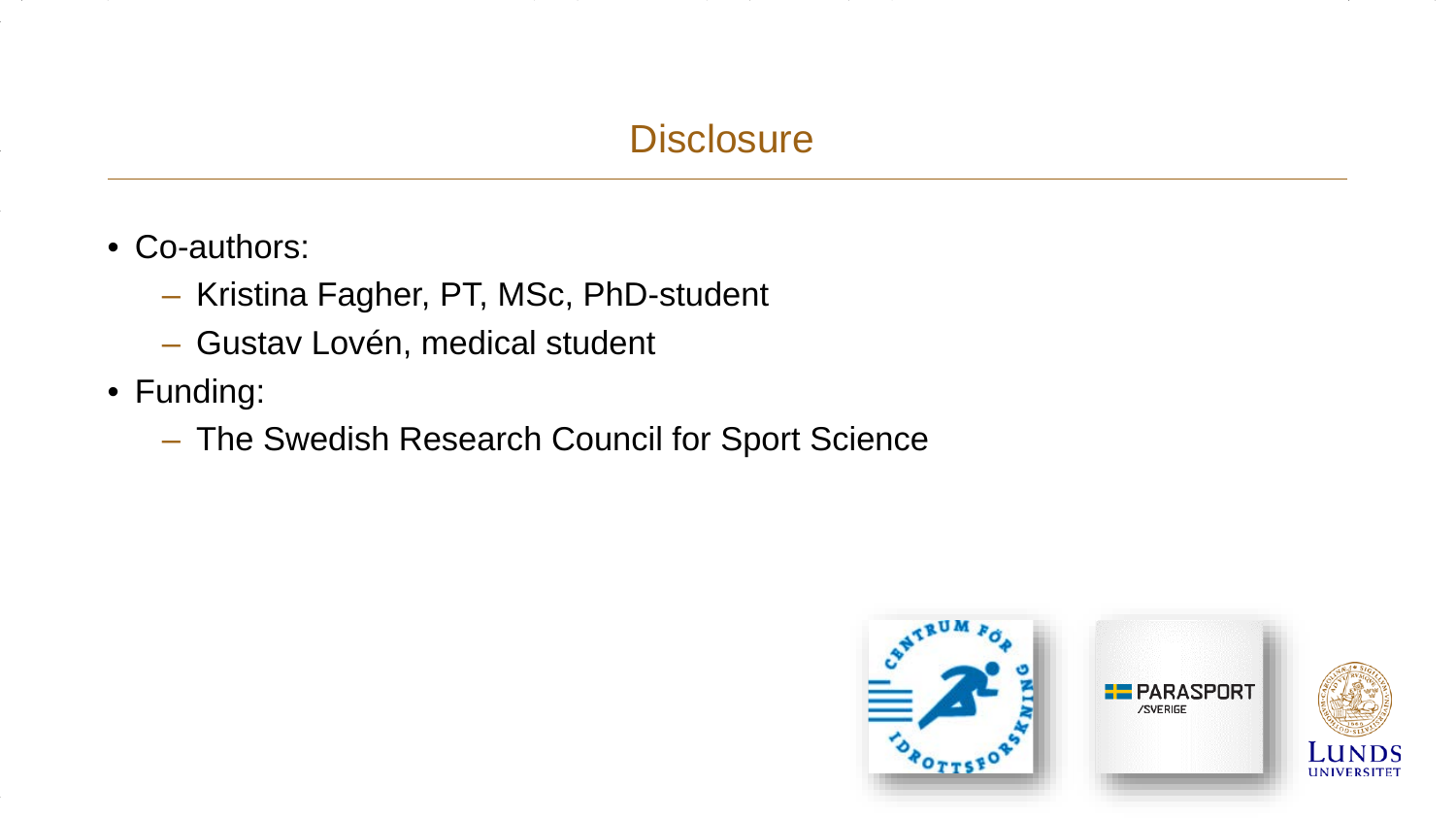### **Introduction**

- Successful injury/illness surveillance during the Paralympic games shows that sports-related injuries in general are a concern
- In particular, head injuries with concussion have been in focus
- However, very little data on the prevalence and incidence
- A concern that head injuries are underreported
- No prospective studies over time



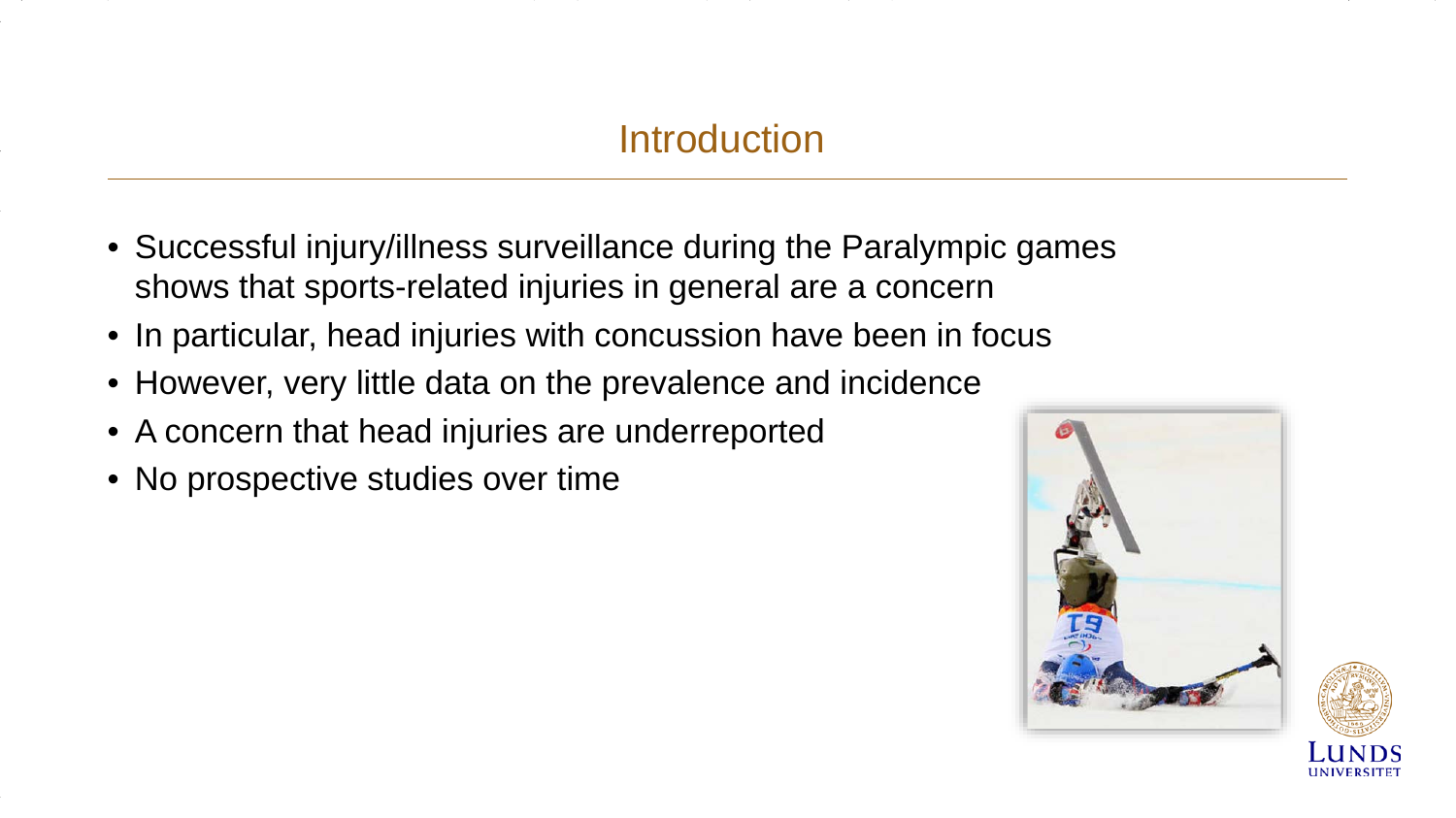# The Sports-related Injury and Illness in Paralympic Sport Study (SRIIPSS)





Literature search and critical review Fagher & Lexell 2014

Athletes' perceptions of experiences Fagher et al. 2016

Development & structure of study protocol

Fagher et al. 2016





Prevalence of injuries & illnesses Athlete demographics & behavior Fagher et al. 2019



Incidence, severity and risk factors of injuries & illnesses. **Under review** 

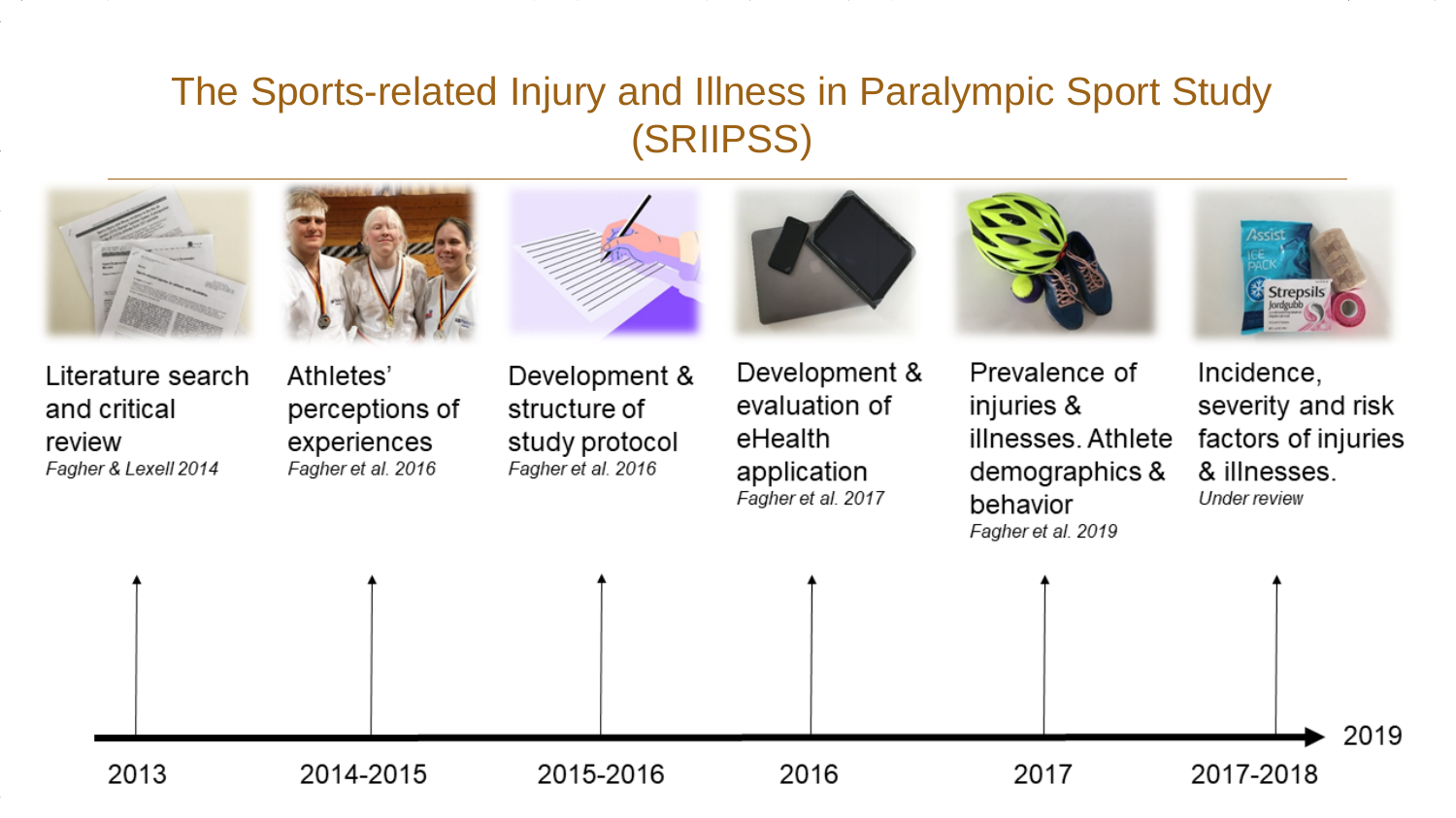- To assess the 1-year incidence of head injuries leading to absence from sports participation among Swedish Paralympic athletes
- To describe the mechanisms of injury
- To identify any differences in the proportion of head injuries between athletes with different impairment, sport and athlete behavior

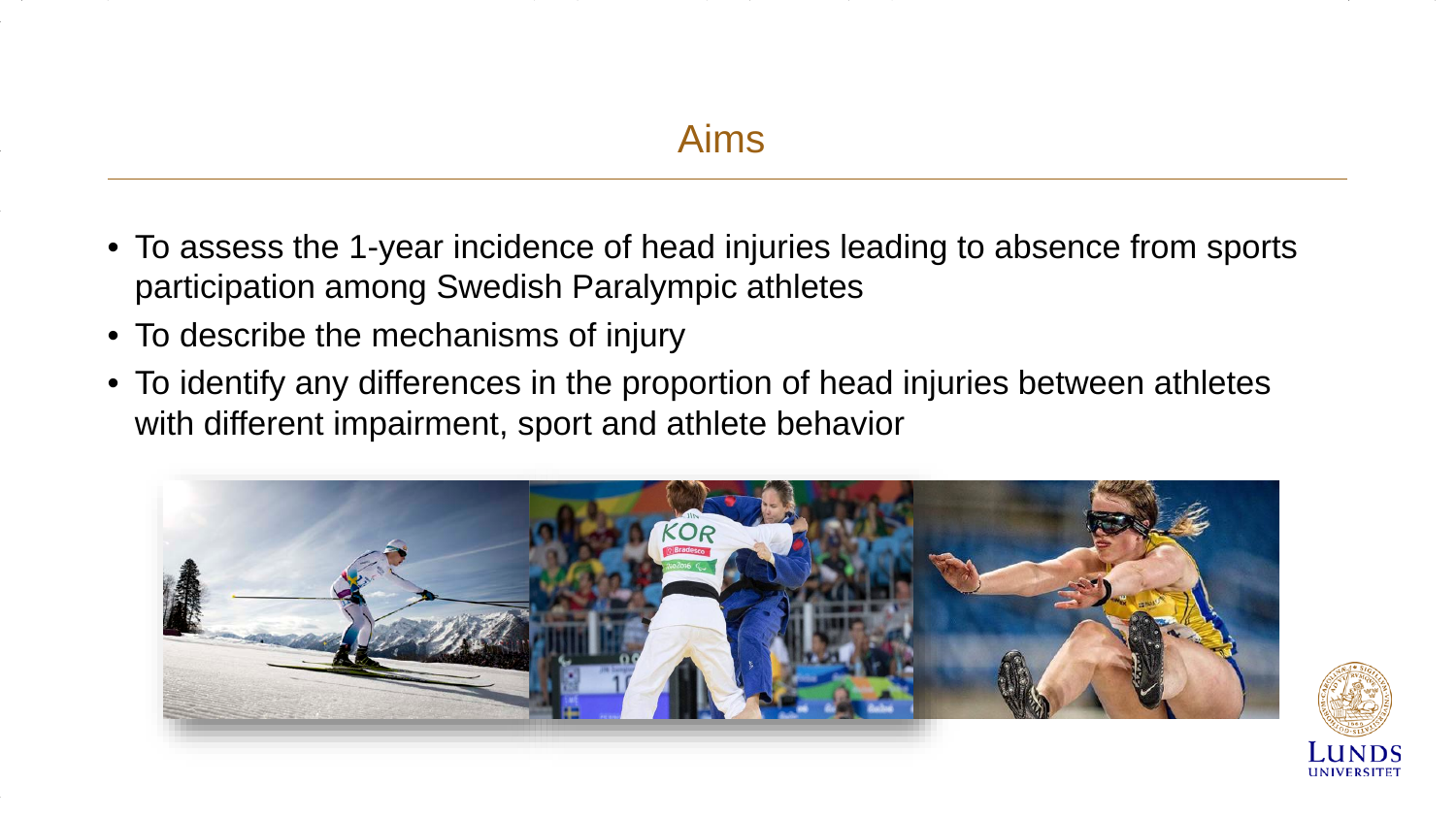- **Study design:** Closed longitudinal prospective study
- **Participants:** 107 Swedish athletes, candidates for the Paralympic Games
- **Data collection:** Electronic self-reports in an adapted eHealth application
- **Definition:** Any new head injury that cause changes in normal training or competition to the mode, duration, intensity, or frequency, regardless of whether or not time is lost from training or competition
- **Statistics:** Descriptive statistics used to assess the incidence rate (IR) and incidence proportion (IP), Chi square statistics *(p<0.05)*

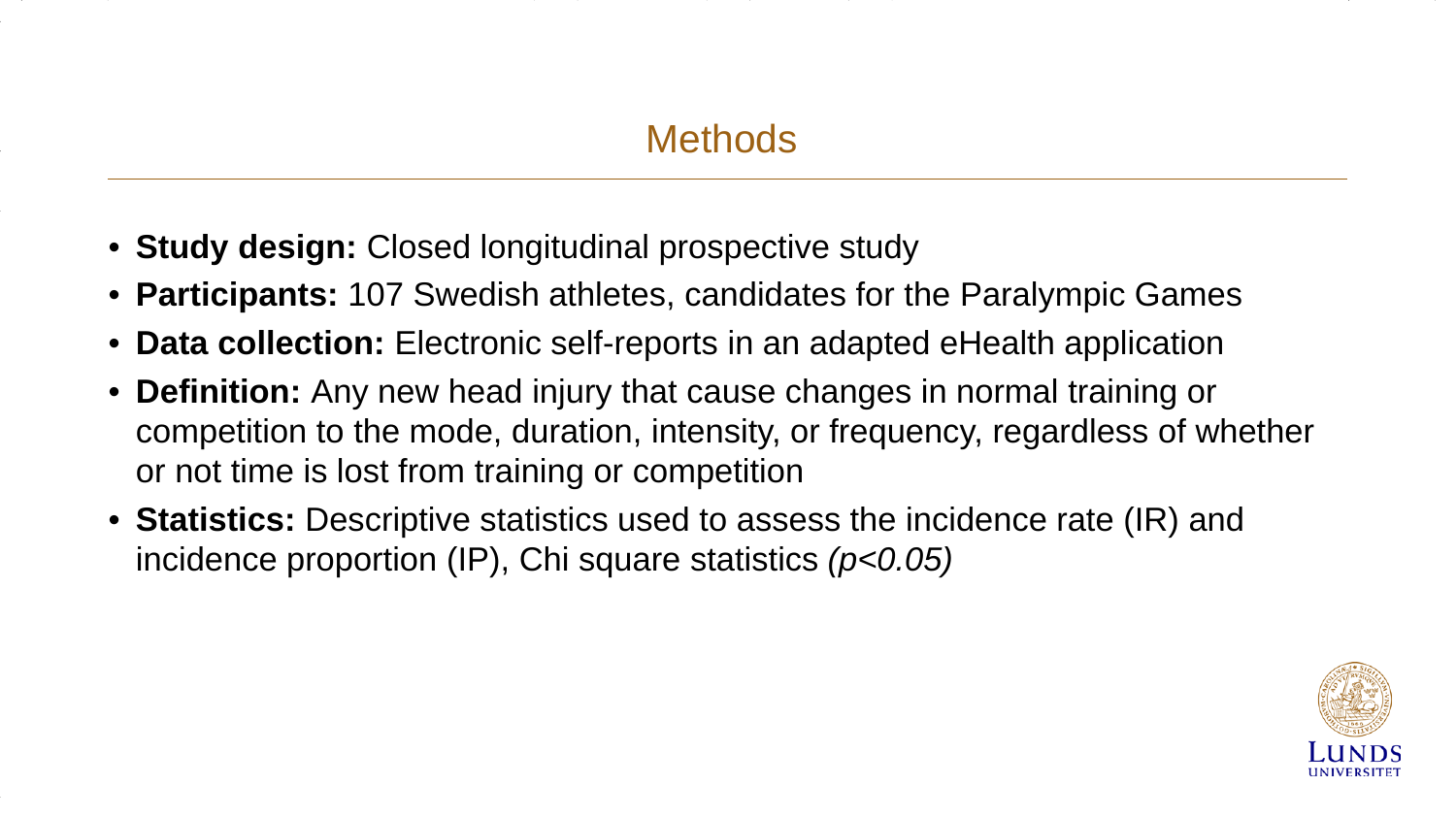### Athlete demographics

- 104 athletes (34% women, 66% men)
- Mean age 29 years (18-63 years)
- On average 9 hours (IQR 7-12) per week in training
- Impairments
	- Physical 74%
	- Visual 20%
	- Intellectual 6%

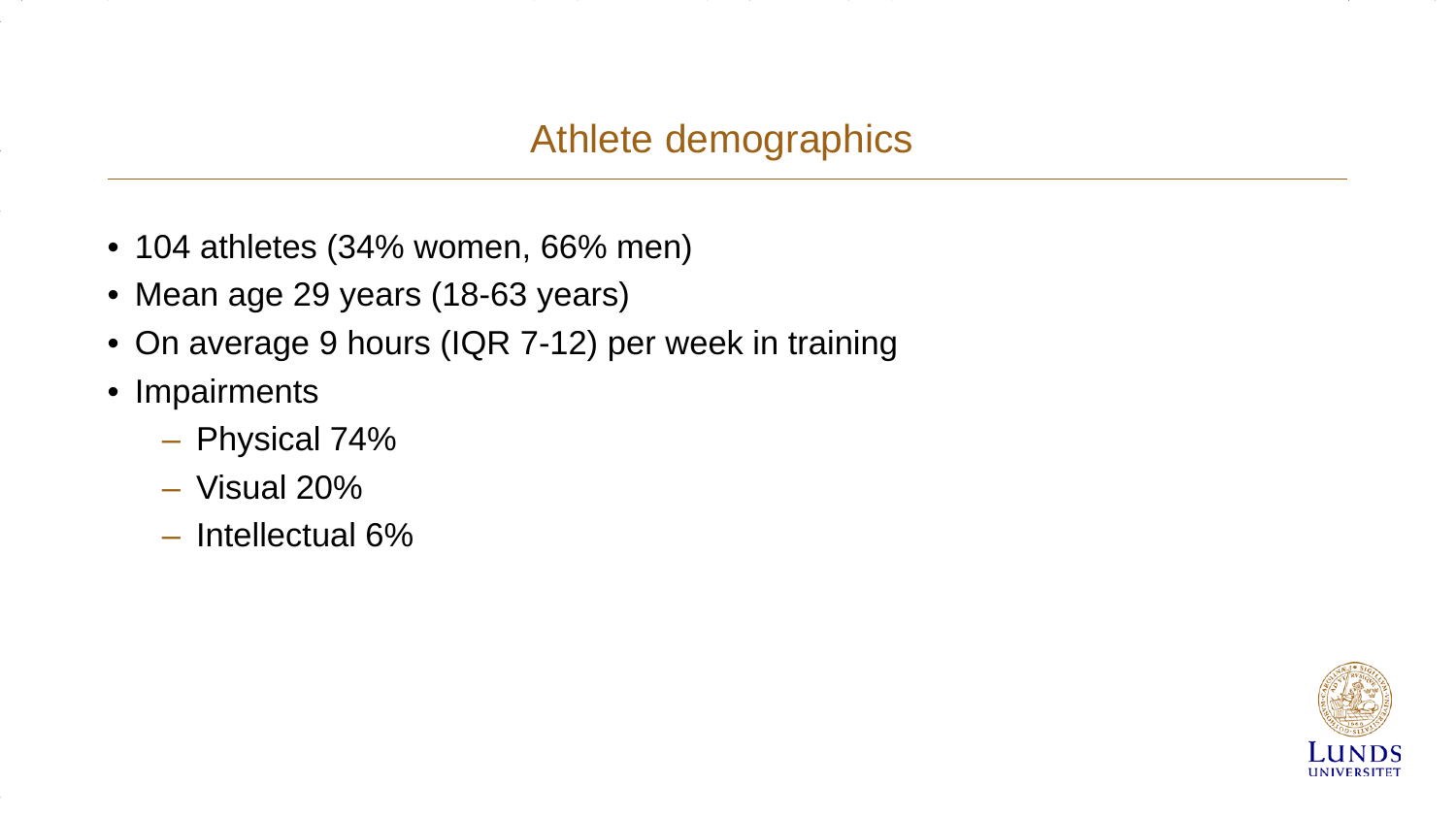### Athlete demographics

- Sports
	- Summer 82%
	- Winter 18%
	- Wheelchair 50%
	- Ambulatory 50%
	- Team 45%
	- Individual 58%

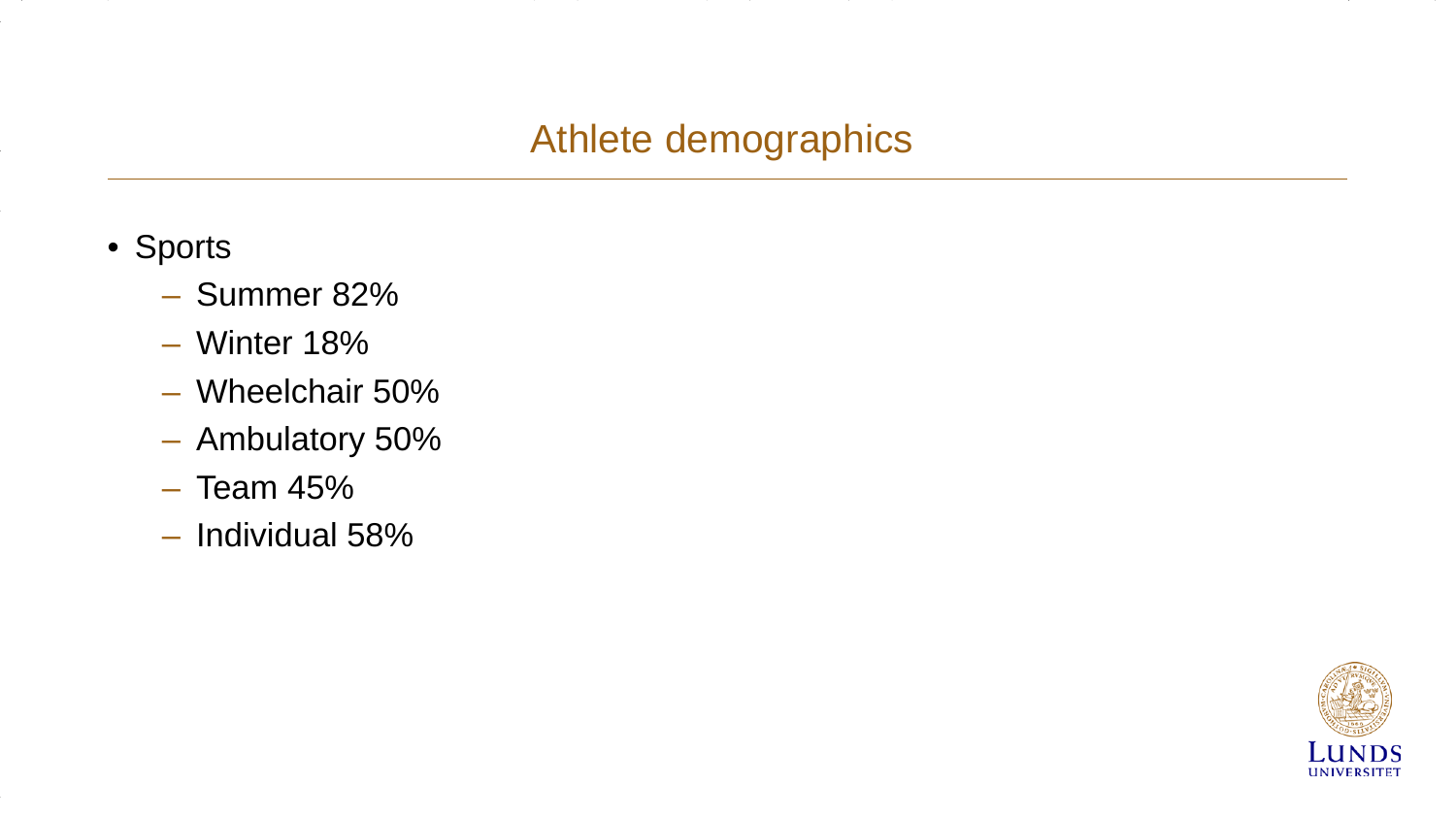- 13 head injuries reported by 10 athletes
	- All verified and handled by medical professions (MD and PT)
- 5 women and 5 men (median age 27 years, IQR 26-36)
	- 3 female athletes reported two head injuries each
- Average weekly training load of 12 hrs/w (IQR 6-15) (compared to 9 hrs/w for all)
- 26 006 training hours reported
- Incidence rate (IR) 0.5/1000 training hours
- Annual incidence proportion (IP) 10%

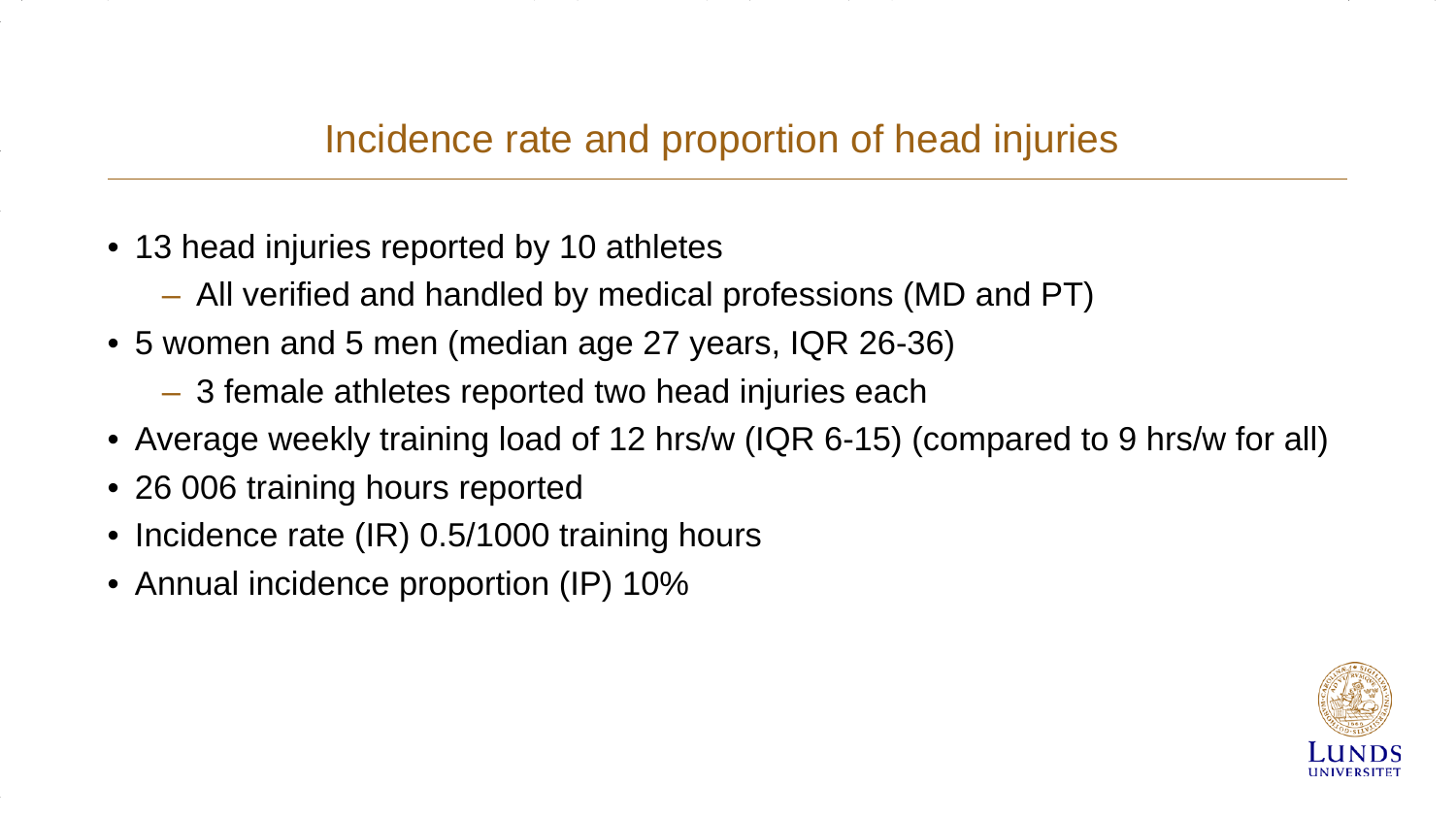- Majority of head injuries in visually impaired athletes (61%)
- 39% in athletes with a physical impairment
- Sports
	- Goalball (n=4)
	- Para ice-hockey (n=2)
	- $-$  Equestrian sport (n=2)\*
	- $-$  Swimming (n=2)\*
	- $-$  Judo (n=2)\*
	- Wheelchair basketball (n=1)
		- » \*multiple head injuries, all women

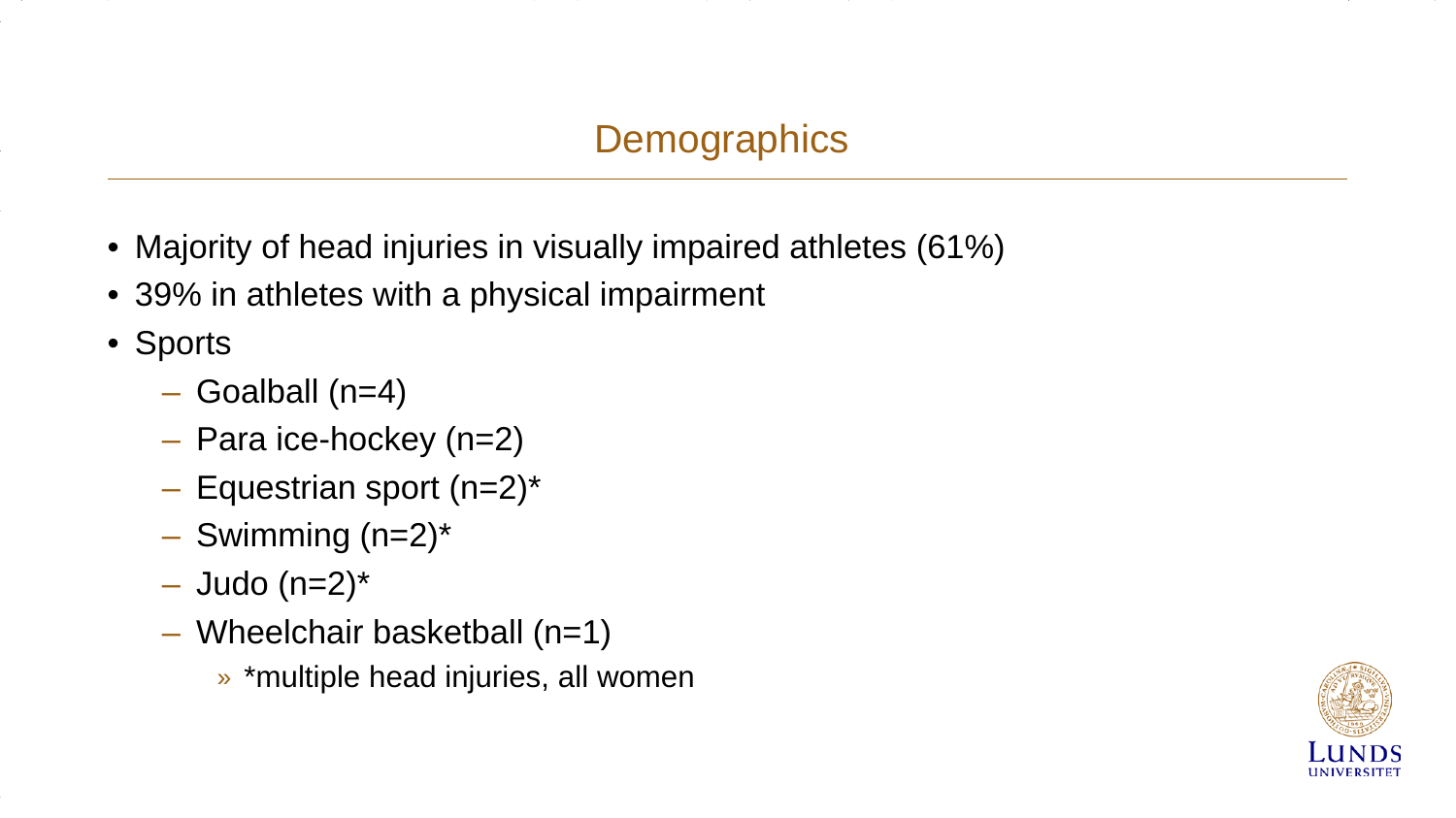# Injury mechanisms

- Occurrence
	- 8 head injuries during training
	- 4 head injuries during competition
	- 1 outside of sports
- Time loss out of training
	- $-5$  athletes (38%)  $-4$ -7 days
	- $-$  3 athletes (23%)  $-$  8-20 days
	- 5 athletes (38%) >20 days
- Injury mechanisms
	- 9 collisions with foreign object (ball, swimming pool, wheelchair)
	- 4 collisions with another athlete

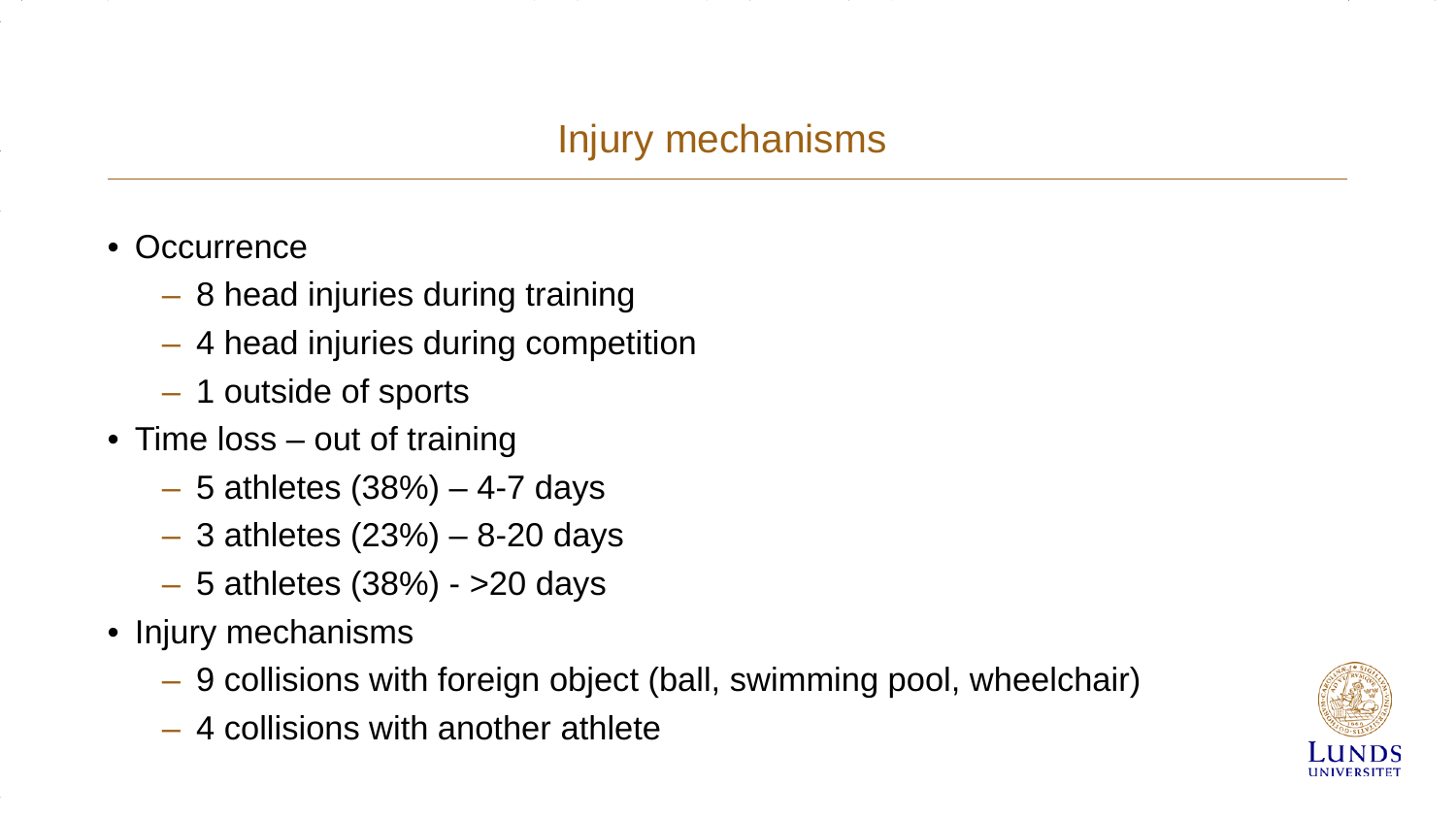- Athletes with visual impairment significantly higher proportions of head injuries (compared to entire study population) (p=0.003)
- Significant association between head injuries and using NSAID monthly  $(p=0.049)$
- Significantly more head injuries in athletes that had a history of previous psychological complaints (p=0.012)